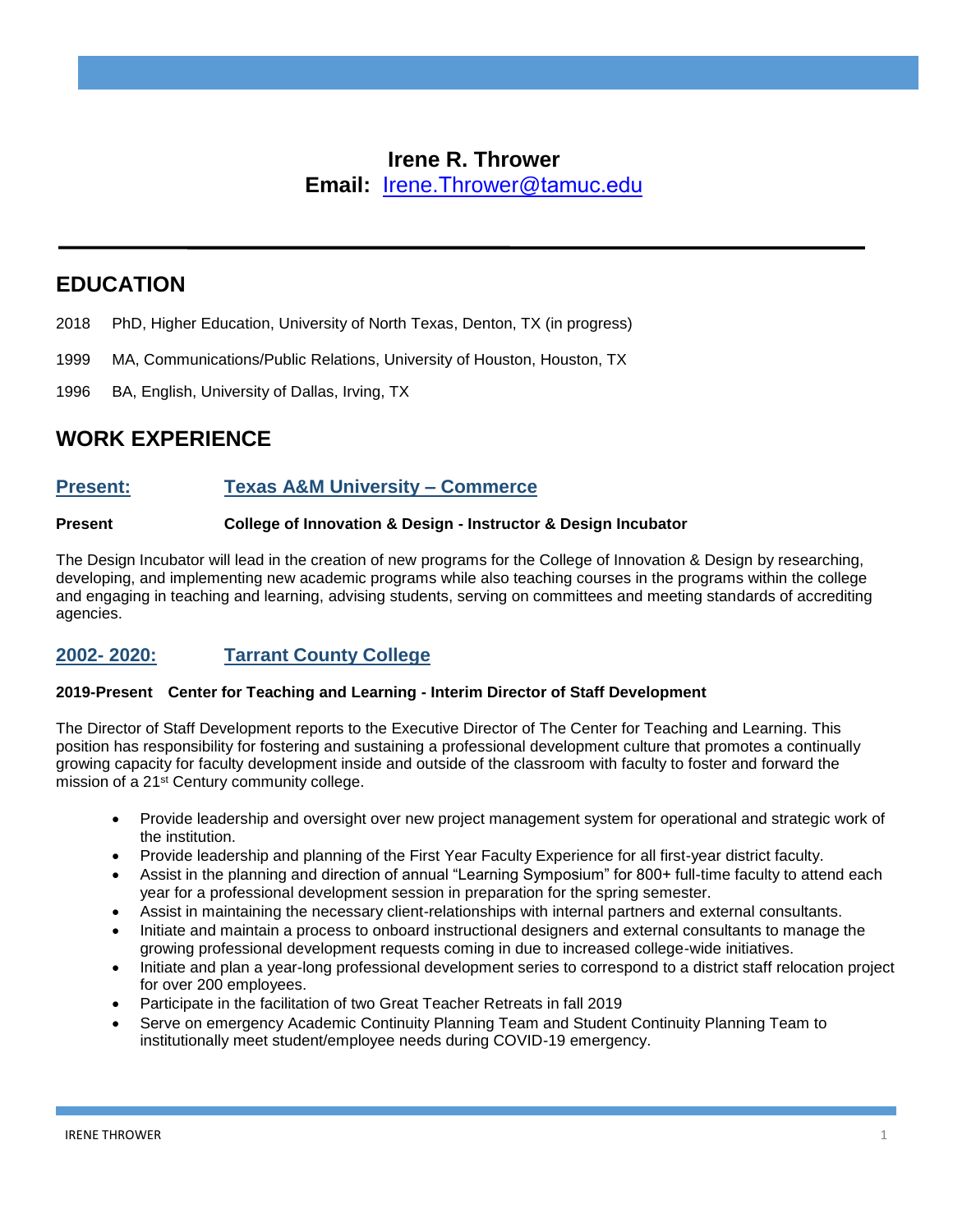## **2018-2019 Trinity River Campus - Interim Vice President of Academic Affairs**

The Vice President for Academic Affairs reports to the President and has responsibility for fostering and sustaining an academic affairs culture that promotes collaboration, innovation, and excellence in teaching and learning, especially among faculty. Participates in teaching and learning policy, program review, and recommends changes.

- Directed and coordinated all activities across all four academic divisions.
- Oversaw hiring and personnel evaluation processes across the academic affairs division.
- Advised on all personnel matters in academic affairs including faculty initiating and applying for promotion in rank and tenure.
- Worked with students regarding academic issues and the consistent interpretation of College policies.
- Finalized scheduling of courses, recommendation of implementation of additional courses, and the cancellation of low enrollment sections.
- Assigned appropriate teaching spaces for all disciplines on campus.
- Initiated and managed three renovation projects: a full-service gym, gallery, and a 21st century active-learning classroom modular designed classroom with state-of-the-art technology for up to 94 students.
- Provided leadership for Divisional Deans in assessing and responding to enrollment trends and issues, including implementation of strategies to improve student access, engagement, and success.
- Developed and managed the academic budget and all academic matters for the campus under the direction of the Campus President.
- Oversaw the budgetary resources for all Academic Affairs at the campus.
- Served as liaison officer with accrediting agencies, which evaluate academic programs and facilitated two reaffirmations of accreditation in the sonography and surgical tech programs as well as an initial national accreditation for 10 years for our Sign Language Interpreting Program.
- Led, supported, and participated in the curriculum and instruction review and development process (C&I) of several disciplines and the start of a new program: vascular intervention radiological technician.\
- Initiated and served as lead in a partnership, MOU and Operational Agreement negotiation with a four-year institutional partner that would share space in our facility.
- Served as primary point of contact and lead for the development, scheduling, and facilitation of three "inservice" professional development weeks for faculty and staff at the campus level.

#### **2009-2018 Trinity River Campus - Department Chair, Communication & Fine Arts, FT Speech Instructor**

- Served as part of the TRAC (Trinity River Academic Council).
- Cornerstone Founding Faculty Member at Trinity River Campus in 2013-2016.
- Participated in annual Cornerstone Faculty Retreat for 2 years.
- Served on Academic Curriculum Team (ACT) and as President for 2 years.
- Served on District Assessment Committee.
- Served on the Department Chair Institute Steering Committee.
- Presented on three Department Chair Institute panels.
- Staffed all adjuncts in music, dance, drama, art, sign language, speech, and journalism areas.
- Created department schedules for fall, spring, and summer terms.
- Served as the DL liaison to train campus faculty for our fall 2009 to teach distance learning courses.
- Served as district and training liaison for on-campus Blackboard training for all faculty on campus and created training calendar, curriculum, and delivered trainings to campus faculty on Blackboard in LMS transition.
- Manage all budgets for a 7- discipline department.
- Hire, mentor, train and evaluate over 40 adjunct employees within the department.
- Supervised 8 full-time faculty and staff and 7 part-time instructional associates, on-call, and students. Manage and staff two support services labs in the speech and sign language areas.
- Taught a reduced course load of 3 courses in face-to-face, online, blended, large-group instruction, and learning community modalities.
- 2009 fall semester taught English/Speech Learning Community with a Career Development Focus.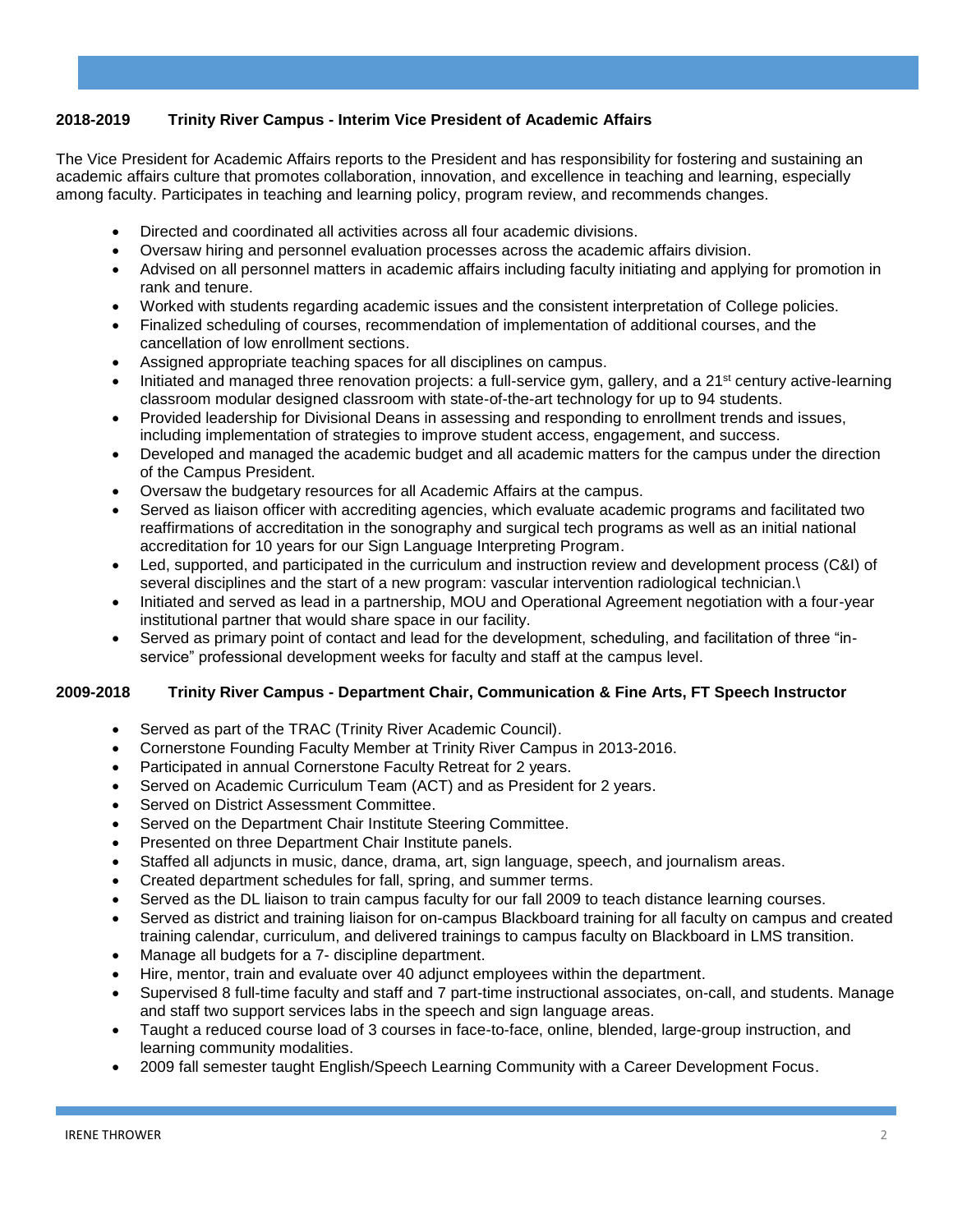- As Cornerstone faculty taught History/Speech Learning Community and Government/Speech Learning Community.
- Served in campus faculty association since 2009 and president of the TR Campus Faculty Association.

#### **2015-2018 Trinity River Campus - Faculty Super Advisor**

- Served as faculty super advisor for three summers.
- Enrolled and advised FTIC students to plan, create, and enroll in classes.
- Used Colleague (SIS) to complete the registration process as well as initiate and remove holds.
- Utilized Super Screen to advise new and returning students.
- Attended all necessary staff meetings and trainings in the counseling/advising offices.

#### **2013-2014 Tarrant County College – Trinity River Campus Achieving the Dream (ATD) Campus Coordinator**

- Served as ATD campus coordinator to distribute district initiatives to the campus.
- Worked closely with campus president to define a consistent student success message.
- Collaborated and strategized with all campus leadership to create conversations and data discussions that are useful in discussing and tracking student success.
- Scheduled, arranged and assisted in all "campus ATD conversations".
- Planned, prepared and hosted 2 adjunct professional development sessions to communicate ATD.
- Planned, prepared and hosted 2 staff professional development sessions to communicate ATD.
- Collected all evaluations and worksheets and recorded all necessary information from each "campus conversation".
- Created a calendar for the year of ATD events on campus and was responsible for implementing that plan.
- Attended national DREAM conference as a TR representative in 2013 and 2014.
- Provided vision, strategy and purpose to the ATD message at TR.

#### **2002-2009 Tarrant County College – Northeast Campus**

#### **2002-2003 Adjunct Faculty 2003-2004 Temporary Full-Time Instructor 2004-2009 Full-Time Tenured Track Instructor/Assistant Dir. Of Forensics/Coach**

- Taught: Oral Interpretation (2341), Introduction to Speech Communication (1311), Business and Professional Communication (1321), Public Speaking (1315), Interpersonal Communication (1318), and Forensics Activities (1144/1145).
- Served as the assistant director and coach of the forensics team from 2003-2009.
- Member of Phi Rho Pi Forensics Association and assisted in coaching a nationally ranked speech and debate team for 5 years.
- Traveled with forensics team to all intercollegiate speech tournaments within the state, regionally, and nationally while aiding in compiling and coaching programs.
- Directed the hosting of state tournaments on our campus annually.
- Organized on-campus speech tournament for three years for all department speech classes
- Created and implemented a service-learning project in Oral Interpretation in collaboration with Shady Oaks Elementary School in Hurst, Texas.
- Taught in a wide variety of class modalities including summer classes, face-to-face, online, and blended
- Redesigned district SPCH 1315 class shell for distance learning multiple times.
- Created and designed SPCH 1318 (Interpersonal Communication) district shell for distance learning.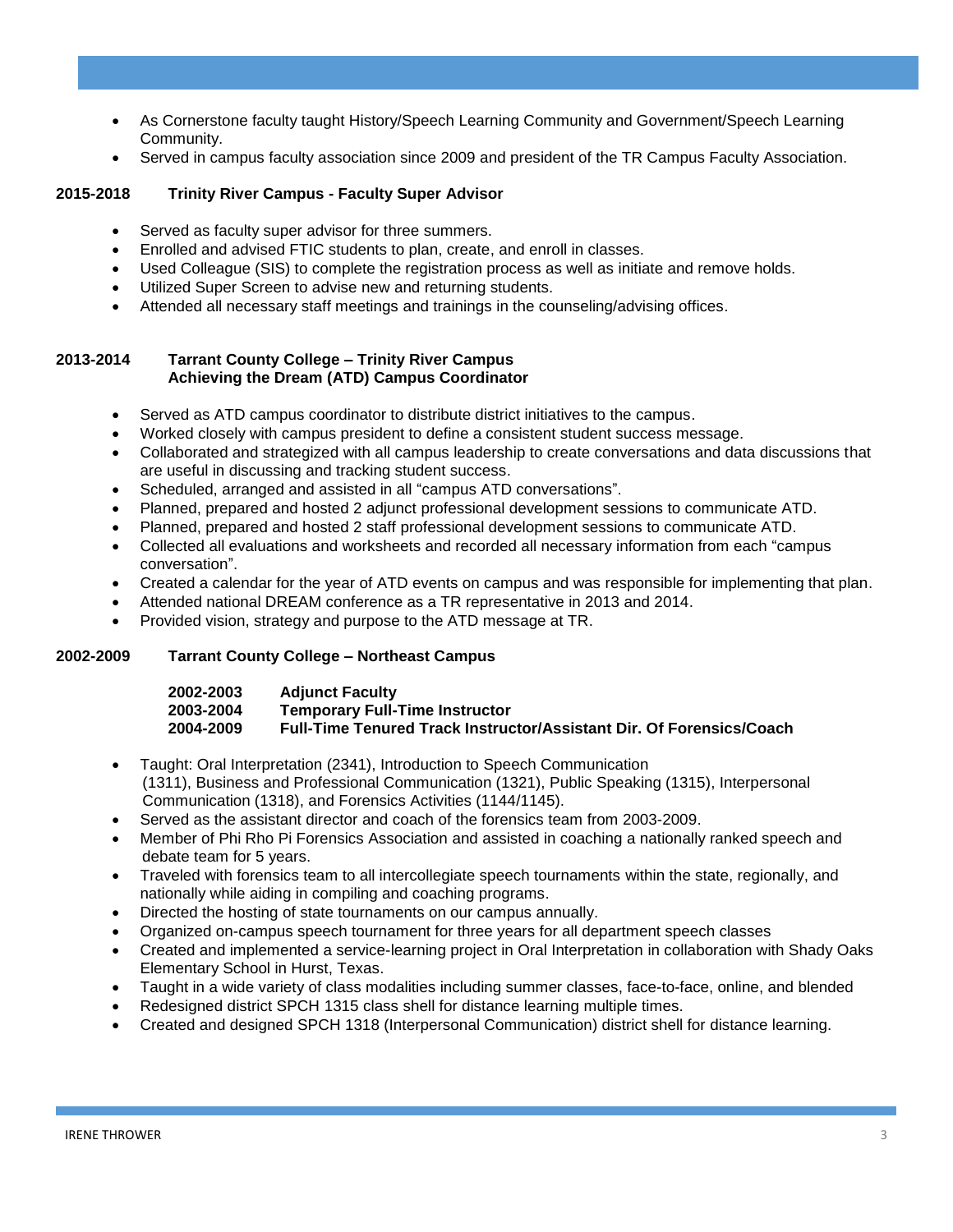### **2001-2016: Dallas County College: Richland, Lecroy & Eastfield, Adjunct Instructor**

- Taught Developmental Writing (DWRI 091), Fundamentals of Speech Communication (1311), and Public Speaking (SPCH 1315).
- Experienced in using Blackboard while teaching online/distance learning classes.
- Taught online courses utilizing a course curriculum developed by Division Chairperson and continually revised by the team who teach online.
- Experienced in teaching non-traditional courses: Fast -Track, Maymester, Winterterm
- Instructed using multi-media (computer generated slides, websites, video, etc.), lectures, and engaged activities.
- Maintained all necessary professional development and training credentials.

### **2002-2004: St. Monica Catholic Church and School Part Time Communications Director**

- Designed and published monthly newsletter for the parents of the school.
- Designed and published quarterly newsletter for the parish-wide community.
- Designed and maintained new school and parish websites.
- Provided support in communication strategies and miscellaneous publicity materials, advertising, in addition to a new branding campaign for the school.

## **2001-2002: Girls Incorporated of Metropolitan Dallas Director of Communications**

- Developed and maintained a collaborative relationship with AT&T Wireless by creating a community outreach program to bridge the gap between technology and the economically disadvantaged communities in West and South Dallas.
- Developed and implemented annual branding campaign for the agency.
- Oversaw and guided publicity efforts of annual fundraising luncheon.
- Responsible for all media relations for the agency.
- Designed, wrote, and produced agency annual report.
- Oversaw the design and concept of new website and provided maintenance of website.
- Collaborated with Fox4 News (DFW) in the creation of 2002 Agency Video.
- Created concept, design, and production of annual direct mail campaign and all other mailings.
- Facilitated communication in meetings and activities within the Development Department.
- Assisted in designing database management for prospective and current donor correspondence.
- Responsible for the organization of first annual fundraising golf tournament.
- In absence of the Development Coordinator, responsible for all donor thank you letters and compilation of all mailing lists for direct mail pieces. (Raiser's Edge).
- Developed a yearly, strategic calendar for media, marketing, and community relations events.

## **2000-2001: National Kidney Foundation of North Texas, (NKFNT) Development Director**

- Created the sponsorship levels and successful implementation of three annual fundraising events.
- Designed, wrote, and coordinated the printing and mailing of quarterly newsletter. (circulation 6,000)
- Developed relationships with pharmaceutical companies, hospitals, professional councils, doctors, and other entities to further public relations goals and obtain credible standing within the community.
- Wrote and submitted press releases to local media to garner publicity for organization.
- Developed relationships with the medical community and hospitals in the community.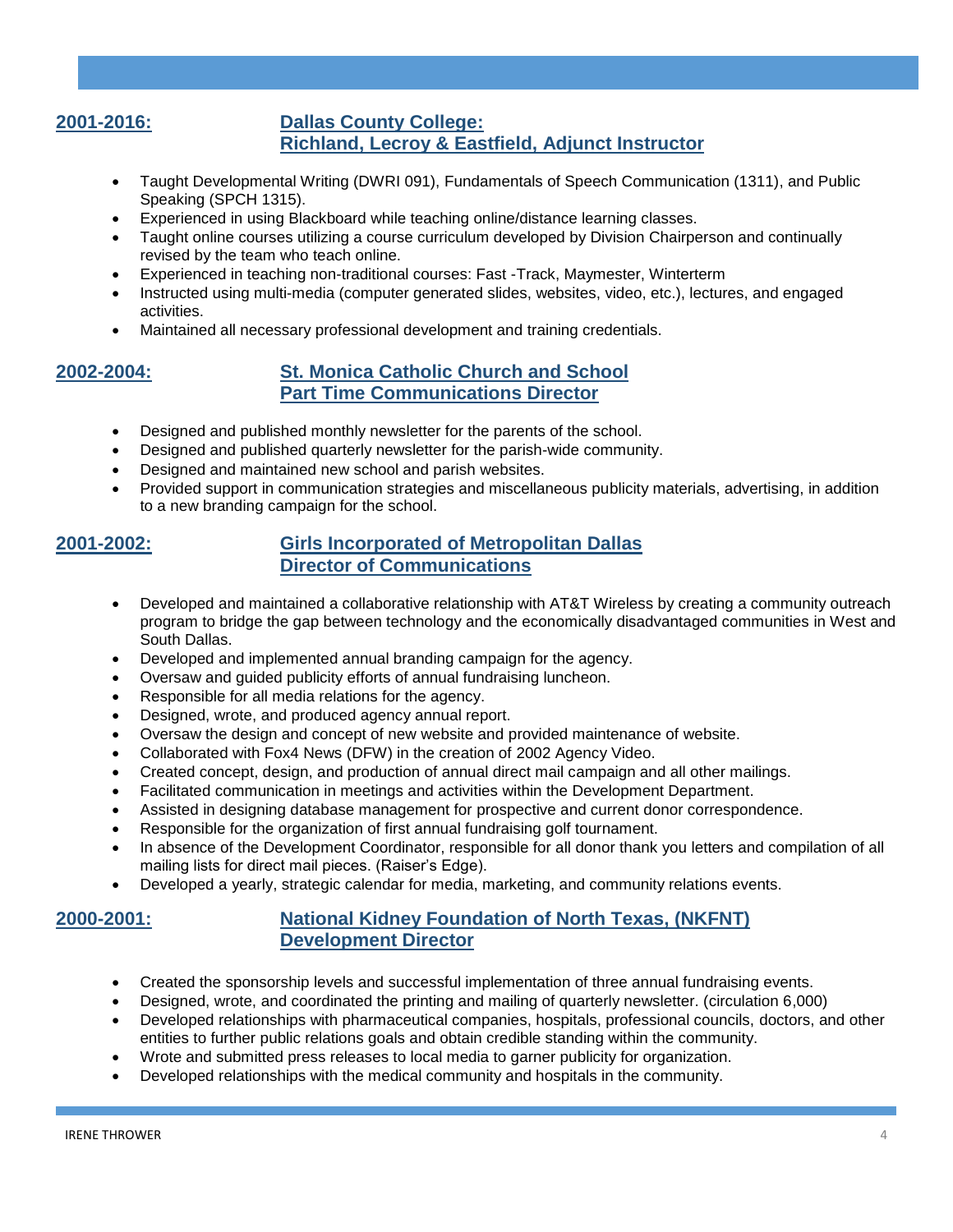- Researched local and national foundations, corporations, and grant-making entities to identify and obtain specific grants to fund the local affiliate programming while developing working relationships with each funding entity.
- Served as main contact to the Medical Advisory Board and Board of Directors of local affiliate.
- Developed an  $18<sup>th</sup>$  month strategic plan for development and special events department.
- Design, wrote, and produced all marketing material and agency brochures including the annual report.

### **1999: Instant Auto Insurance Marketing Manager**

- Worked as liaison between Instant Auto and point-of-sale in a marketing capacity.
- Trained associates in dealing with difficult customers.
- Assisted in analyzing demographics and placing media in the proper channels to reach targeted audience
- Initiated and created a peer evaluation program to be utilized as a tool within marketing department.

## **1997-1998: University of Houston Teaching Fellow**

- Instructed students in the lab section of three public speaking course sections each semester.
- Served on the board of two student communication organizations: PRSA/PRSSA
- In collaboration with other graduate students and Division Chair of Graduate Studies, implemented a media campaign (highlighting Veteran's Day for the Disabled American Veterans) while employing our undergraduate students.

# **MEMBERSHIPS**

| 2019         | American Educational Research Association (AERA)                  |
|--------------|-------------------------------------------------------------------|
| 2011-2014    | Community College Humanities Association (CCHA)                   |
| 2004-Present | National Communication Association (NCA)                          |
| 2003-Present | Texas Speech Communication Association (TSCA) - Sustaining Member |
| 2004-2009    | Texas Community College Speech and Theatre Association (TCCSTA)   |
| 2004-2009    | Phi Rho Pi Forensics Association                                  |
| 2004-Present | Texas Community College Teacher Association (TCCTA) – Member      |

## **COMMITEES/Participation at TCCD**

- 2019-Present Workspace Environments Panel, Employee Experience Focus Team Lead
- 2019-Present Member of the Integrated Instructional Learning Environments Advisory Panel, Pedagogy Work Team
- 2017-Present TR Campus Representative of District Assessment Committee
- 2013-Present Academic Curriculum Chair Speech Discipline Representative (Chair, 2014-2016)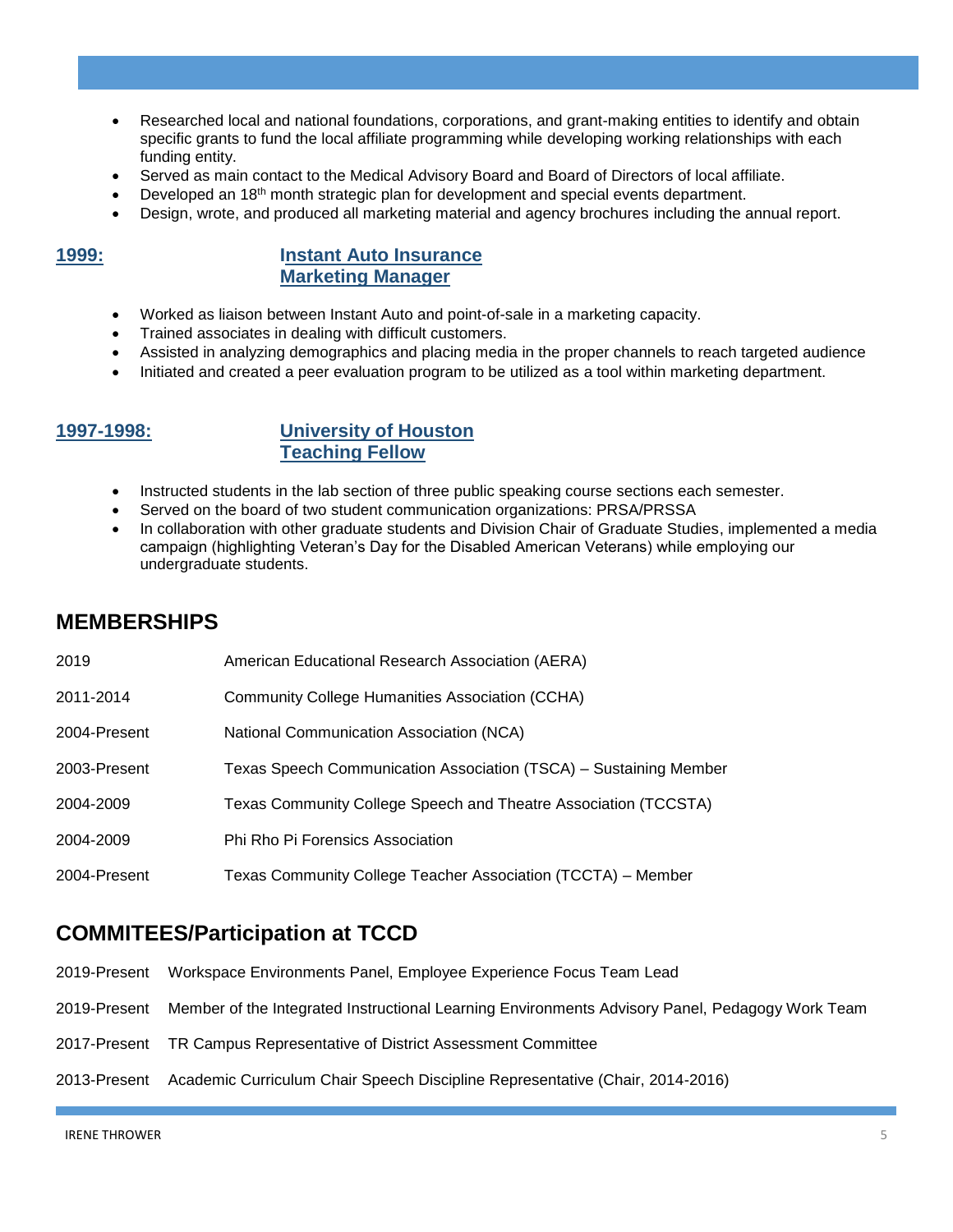|  |  |  | 2011-Present Member of the TRAC (Trinity River Academic Council) – TR Campus |
|--|--|--|------------------------------------------------------------------------------|
|--|--|--|------------------------------------------------------------------------------|

- 2018-2019 Member of the Integrated Instructional Learning Environments Advisory Panel, Faculty Lead
- 2018 Faculty Co-Lead of Integrated Instructional Learning Environments Advisory Panel
- 2017 Participant of the Master of Teaching Research Institute
- 2017 Learning Symposium Advisory Panel (Learning Commons/IILE)
- 2017 North Texas Consortium Leadership Institute CALI Participant
- 2015-2016 President TR Campus Faculty Association and member of District Joint Consultation Committee
- 2014-2015 President Elect TR Campus Faculty Association and member of District Joint Consultation Committee
- 2012-2014 Summer Project "New District Core Curriculum"
- 2012-2013 Faculty Development Leave District Committee TR Campus Faculty Association
- 2011 Summer Projects: District Hybrid Recommendations & Fine Arts Consolidation Committee
- 2011 Served on Inaugural Department Chair Institute District Committee and presented for the Institute
- 2010 Member of TR Campus Common Reader Committee
- 2010 TCC Leadership Institute Graduate
- 2009-2010 Faculty Distance Learning Liaison TR Campus
- 2009 Summer Academics Day Committee TR Campus Inaugural Faculty Association President Elect
- 2009-2011 Service Learning Steering Committee Chair TR Campus
- 2009 Academic Discipline Meeting Facilitator TR Campus
- 2008-2009 District Salary and Benefits Committee NE Campus Faculty Association
- 2007-2009 Spring Student Awards Committee NE Campus
- 2006-2008 Preliminary Hearing Committee NE Campus Faculty Association
- 2005-2009 Facilitated and hosted on-campus speech tournament NE Speech Department

## **CONFERENCE ATTENDANCE**

| 2020 | The Chair Academy (June)                                                   |
|------|----------------------------------------------------------------------------|
| 2019 | Texas Success Initiative Pathways Conference - San Antonio, TX             |
| 2019 | AERA Conference (American Education Research Association), Toronto, Canada |
| 2019 | LEAP TX - Houston, TX                                                      |

IRENE THROWER 6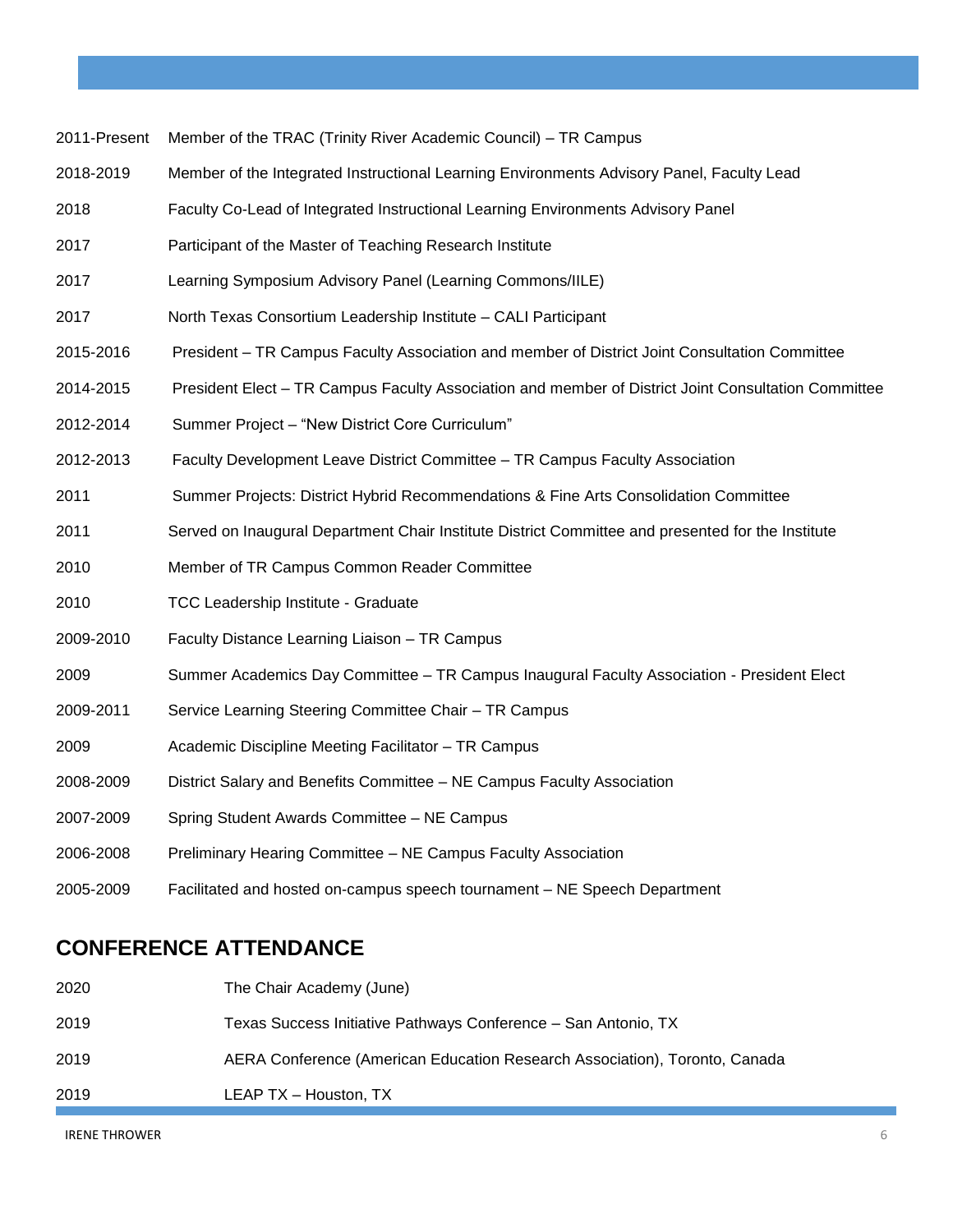| 2018             | AACC Future Leaders Institute - Washington, DC                                         |
|------------------|----------------------------------------------------------------------------------------|
| 2018             | AAC&U Integrative Learning Institute - Boston, MA                                      |
| 2017             | National Communication Association (NCA) (2004, 2005, 2008, 2011, 2013)                |
| 2016             | New Directions in Humanities Conference - Chicago, IL                                  |
| 2015, 2016       | Great Plains Honors Council Regional Conference                                        |
| 2015             | Salzburg Global Seminar - Schloss Leopoldskron                                         |
| 2014, 2015, 2017 | First Year Experience Conference                                                       |
| 2014, 2015       | National ATD DREAM Conference                                                          |
| 2014             | National Collegiate Honors Conference                                                  |
| 2012             | Great Teacher Round-Up Conference, TCCTA (Texas Community College Teacher Association) |
| 2012             | McGraw Hill Symposium - Introduction to Speech Course Dialogue                         |
| 2011             | <b>CCHA Annual Conference</b>                                                          |
| 2010             | "The Teaching Professor" Conference - Boston, MA                                       |
| 2009             | <b>TXDLA (Texas Distance Learning Association) Conference</b>                          |
| 2009, 2010, 2015 | <b>NISOD Convention</b>                                                                |
| 2003             | <b>TSCA (Texas Speech Communication Association) Conference</b>                        |

# **PRESENTATIONS**

2018 "Putting Pedagogy, Technology and Space in MOTION!" – IILE Principal – TCC Professional Development 2018 "Famous Speeches of the 1960's" Panel Discussion – 1968 History Symposium TCC – TR/Tarleton State 2018 "Student Behaviors Measured to Increase Retention in FTIC Student Population – First Year Experience 2017 "A Vitality Plan: Keeping Your Department Alive and Well!" – NCA (National Communication Association) 2016 "Critical Thinking in Cornerstone: A SPCH/HIST Learning Community – New Directions in Humanities 2016 "Critical Thinking in Cornerstone: A SPCH/HIST Learning Community – TCCD QEP Conference 2016 "Resilience" – Keynote address: Annual Sign Language Interpreting Completion Ceremony – TR Campus 2013 "Making Critical Connections to Defend our Discipline" – NCA (National Communication Association) 2013 "Sprinkle a Little Pixie Dust" – Texas Library Association Annual Conference 2011 "Campus Cruiser for Smarties" – District Professional Development Day 2011 "Effective Public Speaking" – All Stars – TR Campus 2011 "Trailblazing a Path in Competitive Forensics" – CCHA Annual Conference Student Panel 2010 "My Multiple Self" – Leadership Summit – TR Campus 2010 "Mickey, Magic and Pixie Dust" – Presented at NISOD Conference 2009 "What is open communication in an organization?" – Faculty Association September Meeting – TR Campus 2010 "Challenges Facing the Community College" – TCC Leadership Institute Graduation 2009 First Week Back - Facilitated Service Learning Panels – TR Campus 2009 "Digging Deep – Do you have leader qualities?" – Leadership Summit – TR Campus 2009 Fountain Lighting Ceremony Hallmark Presentation – TR Campus 2008 "Best of Both Worlds – Hybrid" Breakout Session – Fall First Week Back – NE Campus